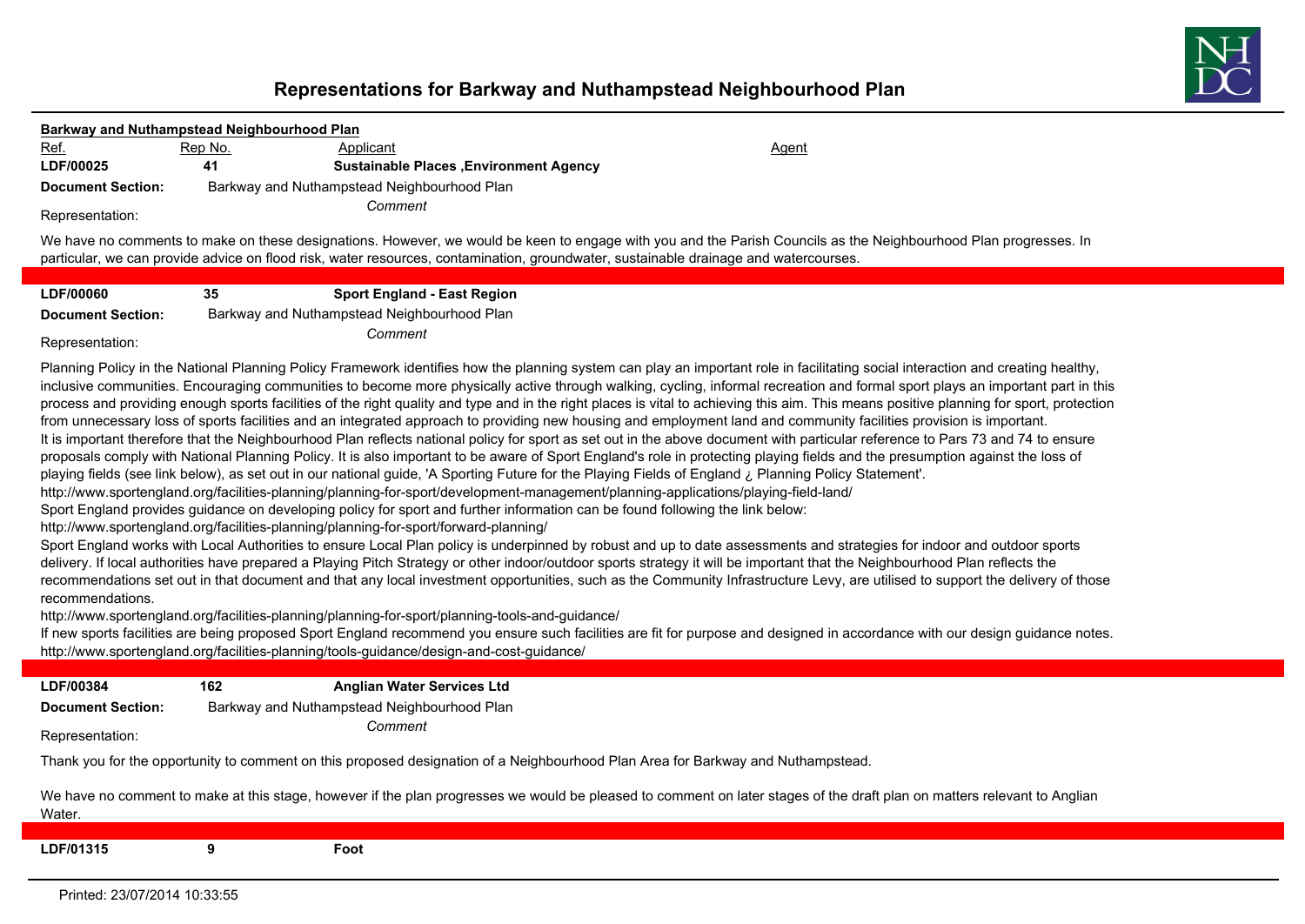

## **Representations for Barkway and Nuthampstead Neighbourhood Plan**

| Rep No.<br>Ref.<br><b>Document Section:</b><br>Representation:                                                                                                                     | Applicant<br>Agent<br>Barkway and Nuthampstead Neighbourhood Plan<br>Support                                                                                                                                                                                                                                                                                                                                                                                                                                                                                                                                                                                                                                                                                                                                                                                                                                                                                                                                                                                                                                                                                                                                                                                                                                                                                                                                                                         |  |
|------------------------------------------------------------------------------------------------------------------------------------------------------------------------------------|------------------------------------------------------------------------------------------------------------------------------------------------------------------------------------------------------------------------------------------------------------------------------------------------------------------------------------------------------------------------------------------------------------------------------------------------------------------------------------------------------------------------------------------------------------------------------------------------------------------------------------------------------------------------------------------------------------------------------------------------------------------------------------------------------------------------------------------------------------------------------------------------------------------------------------------------------------------------------------------------------------------------------------------------------------------------------------------------------------------------------------------------------------------------------------------------------------------------------------------------------------------------------------------------------------------------------------------------------------------------------------------------------------------------------------------------------|--|
|                                                                                                                                                                                    | I am in agreement with this request and I hope you will grant their application.                                                                                                                                                                                                                                                                                                                                                                                                                                                                                                                                                                                                                                                                                                                                                                                                                                                                                                                                                                                                                                                                                                                                                                                                                                                                                                                                                                     |  |
| 34<br>LDF/01606<br><b>Document Section:</b><br>Representation:                                                                                                                     | <b>Davidson</b><br>Barkway and Nuthampstead Neighbourhood Plan<br>Support<br>This proposal by Barkway Parish Council and Nuthampstead Parish meeting makes logical and historical sense. The two organisations have co-operated well in the the past<br>over planning issues, and I would hope that going forward they would be empowered to work together in the manner and spirit shown by this initiative                                                                                                                                                                                                                                                                                                                                                                                                                                                                                                                                                                                                                                                                                                                                                                                                                                                                                                                                                                                                                                         |  |
| LDF/02959<br>150<br><b>Document Section:</b><br>Representation:                                                                                                                    | <b>English Heritage</b><br>Barkway and Nuthampstead Neighbourhood Plan<br>Comment<br>English Heritage has no objection to this designation. However, given the numbers of designated heritage assets within both parishes (a quick desk-based check indicates a<br>scheduled monument, a significant number of listed buildings including a Grade I church and others at Grade II* and Grade II, plus a Conservation Area and a Grade II<br>Registered Park and Garden), in the event that the parish councils are granted this status we would request that you remind the Parish Councils that English Heritage has a<br>statutory role in the development plan process, and that there is a duty to consult English Heritage where our interests are considered to be affected. We can then provide<br>specific advice concerning the inclusion of the historic environment in their plan. Of course the nature of the locally-led neighbourhood plan process is that the community itself<br>should determine its own agenda based on the issues it is concerned about. At the same time, as a national organisation able increasingly to draw upon our experiences of<br>neighbourhood planning exercises across the country, our input, agreed on a case by case basis, can help those communities reflect upon the special (heritage) qualities which<br>define their area to best ensure that optimum and sustainable outcomes are achieved. |  |
| LDF/04367<br>6<br><b>Document Section:</b><br>Representation:<br>land that might possibly affect these small settlements.<br>planning policy by the Barkway Parish Council and the | <b>Shire Consulting</b><br>Barkway and Nuthampstead Neighbourhood Plan<br>Object<br>We refer to the Application Letter and Neighbourhood Plan Area Map asking for Barkway and Nuthampstead to be designated as a Neighbourhood Plan Area under Part 2 of<br>the Neighbourhood Planning (General) Regulations 2012. On a matter of detail, the area put forward for the Neighbourhood Plan is far too extensive, going way beyond any<br>However, more fundamentally, we object to the whole proposal as such designation is unnecessary. The emerging replacement Local Plan for North Hertfordshire, together<br>with the National Planning Policy Framework, will provide the policy basis for dealing with applications for planning permission. The proposed introduction of another layer of                                                                                                                                                                                                                                                                                                                                                                                                                                                                                                                                                                                                                                                    |  |

Nuthampstead Parish Meeting is totally unnecessary for small settlements such as these. The proposal will result in a waste of resources by the Local Planning Authority in dealing with it when those resources should be concentrated on the Council's and the Government's priority of achieving an adopted Local Plan for North Hertfordshire.

It is evident from the Parish Council's Questionnaire that the motive for the request for designation is to prevent development that accords with National Planning Policy. The preamble to the Questionnaire is clearly designed to encourage and facilitate this:

Printed: 23/07/2014 10:33:55